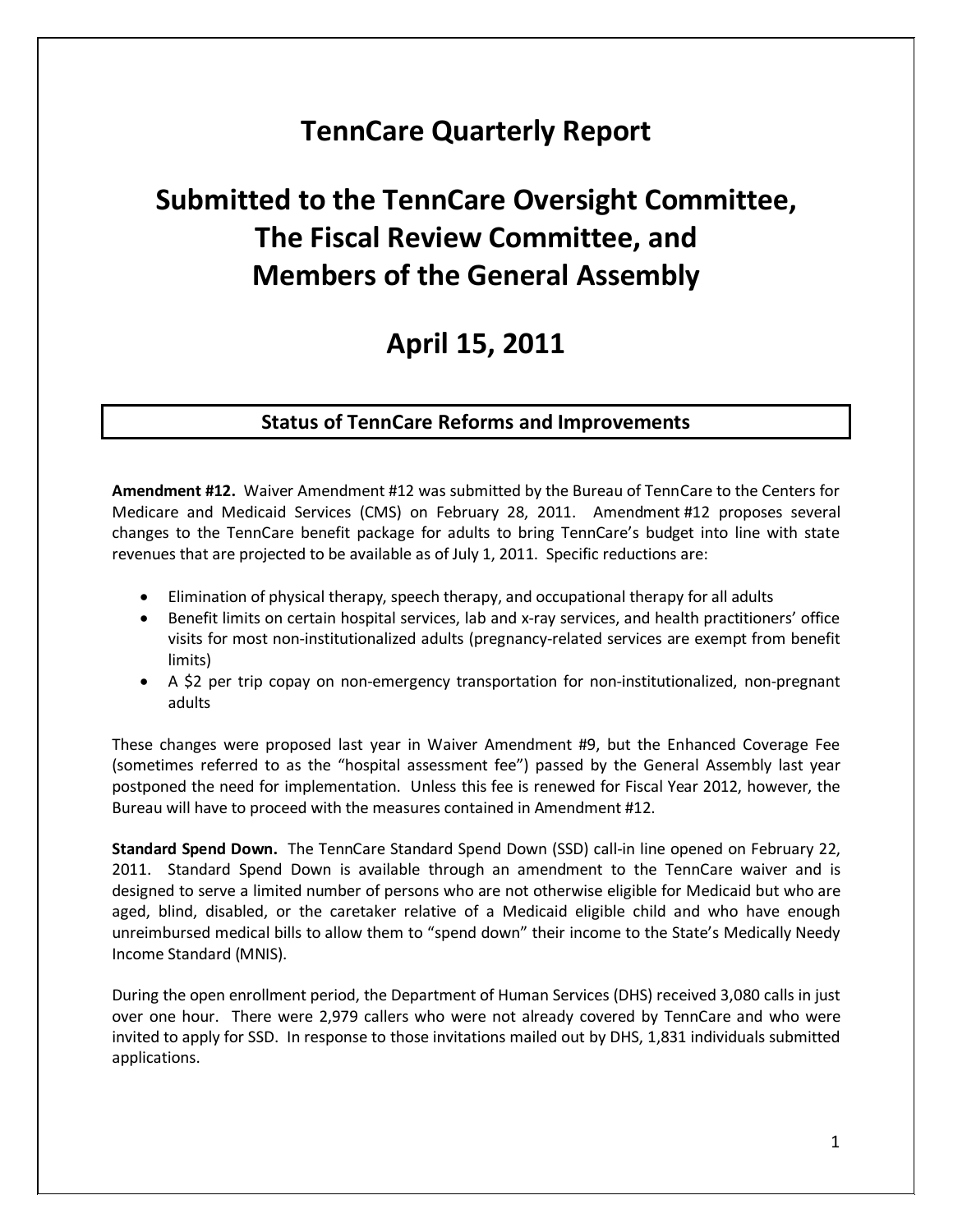Those approved are eligible for TennCare for one year before having to be reverified for continued eligibility. TennCare and DHS plan to open the SSD call-in line to an additional 2,500 callers once the currently pending applications have been processed.

**Expansion of TennCare Director's Responsibilities.** On March 31, 2011, Commissioner Mark Emkes announced the consolidation of several health-related divisions within the Department of Finance and Administration. Five programs—TennCare, planning for the Health Insurance Exchange required by the Affordable Care Act, the Office of eHealth Initiatives, the Division of State Health Planning, and Cover Tennessee $^1$ —will be combined into a single unit known as the Division of Health Care Finance and Administration. Oversight of this organization will be provided by Deputy Commissioner Darin Gordon, of whom Commissioner Emkes noted, "Darin has unmatched knowledge of public health care finance and management in state government, and he has proven he can meet the demands of any challenge." Gordon's role as Director of TennCare, however, remains unchanged.

**EHR Provider Incentive Program.** Tennessee was one of only eleven states to launch its Electronic Health Record (EHR) Incentive Program on January 3, 2011.

The EHR Incentive Program awards cash grants to Medicare and Medicaid providers to demonstrate "meaningful use" (i.e., use that is measurable in both quantity and quality) of electronic health record technology. TennCare administers Tennessee's Medicaid EHR program, the vast majority of funding for which is provided by the federal government. $2$ 

On January 3, TennCare opened registration to providers. Although early estimates placed the likely number of registrants for all of calendar year 2011 at 1,500, Bureau officials were pleased to find that 945 providers<sup>3</sup> had registered by the end of the first three months alone. In addition, as of the end of the quarter, Tennessee led the nation in the number of verified registrants.<sup>4</sup> Attestation, the process by which providers affirm that they meet encounter and certification requirements, begins next quarter, as does the distribution of grant monies. Additional information is located on TennCare's website at [http://www.tn.gov/tenncare/hitech.html.](http://www.tn.gov/tenncare/hitech.html)

**CMMI Grant Proposal.** The Center for Medicare and Medicaid Innovation (CMMI), a division of CMS, was established by the Affordable Care Act to "test innovative payment and service delivery models to reduce program expenditures . . . while preserving or enhancing the quality of care furnished to individuals" who are dually eligible for Medicare and Medicaid (called "dual eligibles").

In December 2010, CMMI invited states to submit proposals to integrate care for dual eligibles. The request for proposals notes that the system of care available to these persons is fragmented and costly and that states play a crucial role in designing solutions to this growing problem. Grants worth up to \$1 million each are available to as many as fifteen states to devise models of integrated care; recipients of the grant that fulfill all of the requirements of their contracts may then be eligible for additional funding to implement their care models.

 $1$  Cover Tennessee, in turn, contains the CoverTN, CoverKids, CoverRx, and AccessTN programs.

 $2$  The federal government covers 90% of administrative costs and 100% of the incentive payments.

 $3$  The registration total consists of 501 physicians, 294 nurse practitioners, 33 acute care hospitals, 23 physicians assistants, 21 certified nurse midwives, and 14 dentists.

 $4$  Verification consists of making sure that a provider has a valid Medicaid identification number and Tennessee Health Care license, and has no sanctions.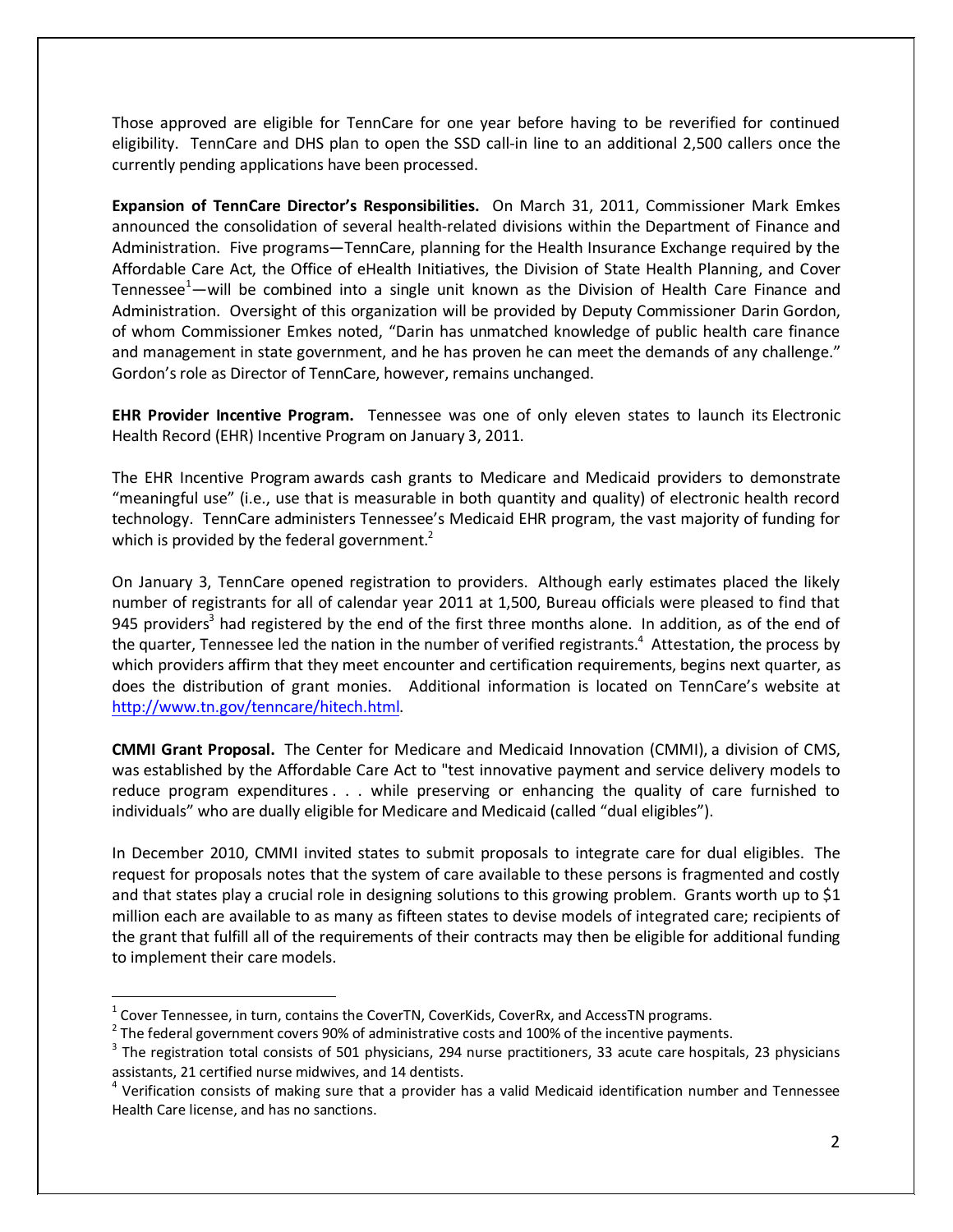On February 1, 2011, TennCare submitted a planning grant proposal to CMMI.

*John B.* The *John B.* lawsuit addresses the adequacy of services provided by TennCare to children under the age of 21. On November 30, 2010, the United States Court of Appeals for the Sixth Circuit ruled on the State's appeal to vacate the consent decree governing TennCare's actions in this arena since 1998. Specifically, the Court vacated the portion of the Consent Decree concerning network adequacy; remanded the case to the District Court for the Middle District of Tennessee to determine whether other portions should be vacated; and ordered that the case be reassigned to another judge of the same court.

Since assuming responsibility for the case, Judge Thomas A. Wiseman, Jr. has taken several steps to move the matter closer to resolution. In the January-March quarter alone, Judge Wiseman issued several orders, the most important of which outlined the primary issue to be resolved at trial, provided a schedule for discovery, and set an October 31, 2011 trial date.

The October trial is expected to last four weeks and will address the question of whether TennCare is in current, substantial compliance with the requirements of the consent decree.

**"Money Follows the Person" Program Grant.** On January 7, 2011, TennCare submitted a grant proposal to CMS to participate in the Money Follows the Person (MFP) demonstration program. The principle of MFP is that long-term care should support (or "follow") the patient instead of the institutions (such as Nursing Facilities) in which such services have traditionally been provided. According to CMS's grant invitation, MFP funding awarded to states will "balance their long-term care systems and help Medicaid enrollees transition from institutions to the community." This goal is entirely consistent with CHOICES, the TennCare program implemented in 2010 that shifts the emphasis of longterm care from Nursing Facilities to home and community based settings.

On February 22, 2011, CMS awarded TennCare an MFP grant worth approximately \$1.8 million in the first year and \$37 million through 2016. These funds are required to be used for additional Home and Community Services supports and for the transition of nursing home patients back into the community. Operations are scheduled to begin in October.

**PACE Grant Proposal.** On December 21, 2010, TennCare invited non-profit organizations to submit grant proposals to begin the development of a Program of All-Inclusive Care for the Elderly (PACE) site in Tennessee. The grant awards up to \$1 million in funding through a contract that supports the selected organization in developing the infrastructure for the future establishment of a PACE program, subject to a recurring appropriation passed by the Tennessee General Assembly that is sufficient to support the actual establishment of the program. In the interim, the grant increases long-term care system capacity to deliver care in home and community based settings.

The grantee may use its award monies for such activities as:

- Purchasing equipment necessary to supply home and community based services
- Building renovation for an Adult Day Health Center
- Training and technical assistance

This grant lays the groundwork for the State's second PACE program (following the one established by Alexian Brothers Community Services in Hamilton County in 1998).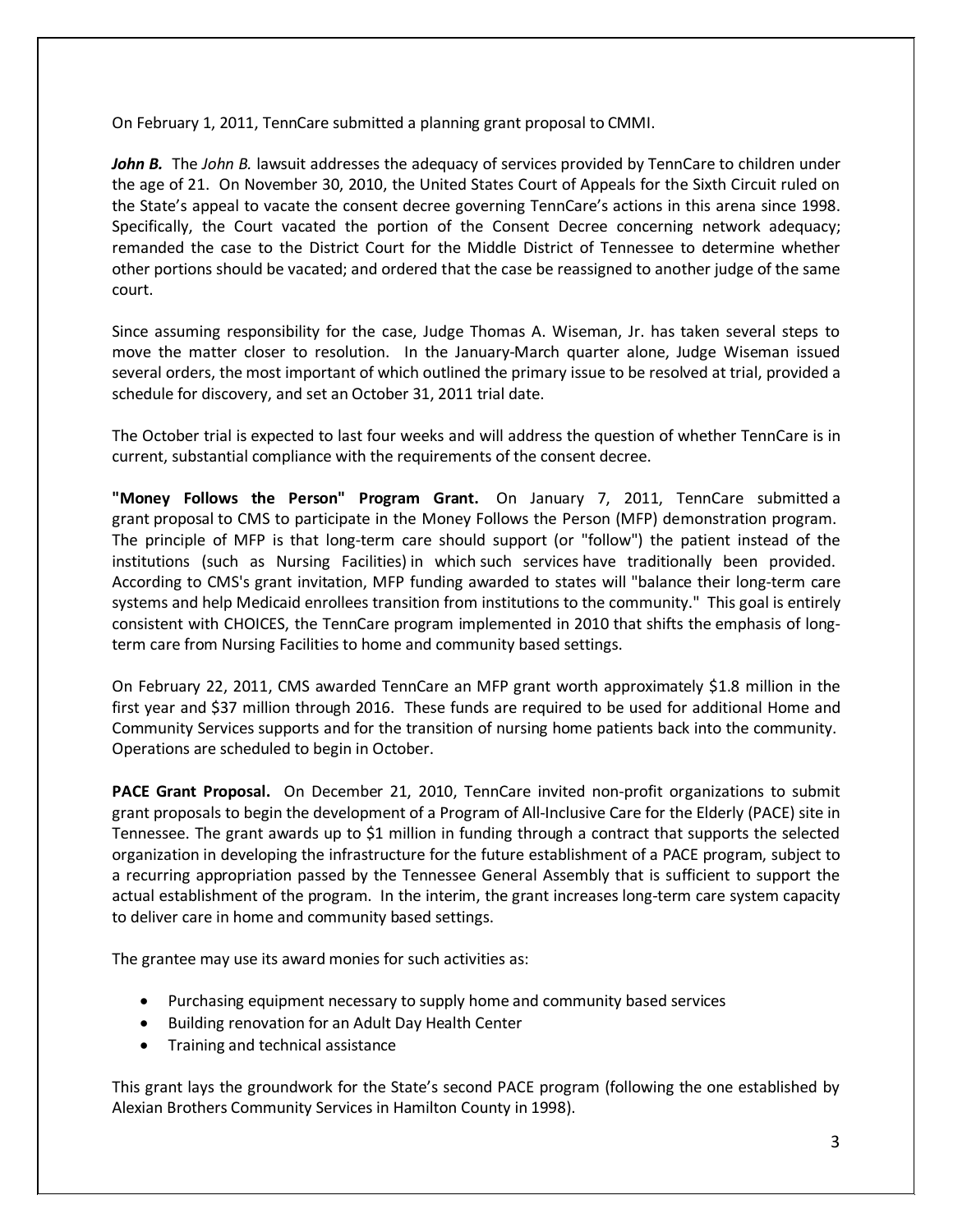Three organizations submitted proposals by the February 25, 2011 deadline. On March 30, 2011, TennCare announced that Methodist Healthcare in Memphis had been awarded the grant. The projected contract start date is May 1, 2011.

**Recovery Audit Contractor Program.** In compliance with the Affordable Care Act, TennCare implemented its Recovery Audit Contractor (RAC) program on February 1, 2011. The function of a RAC is to review claims submitted by TennCare providers to detect and recover overpayments and to identify and correct underpayments. Health Management Systems, Inc. (HMS) is the company with which TennCare has contracted to perform such services through January 31, 2014. Payment to HMS will be made on a contingency basis (i.e., a percentage of overpayments recovered and an equivalent percentage fee for underpayments found). Providers who are the subject of an adverse determination by HMS may file an appeal in accordance with TennCare Rules located online at [http://www.tn.gov/sos/rules/1200/1200-13/1200-13-18.20110218.pdf.](http://www.tn.gov/sos/rules/1200/1200-13/1200-13-18.20110218.pdf)

**Maintenance of Coverage Trust Fund.** In accordance with TCA § 71-5-1005(g), the Bureau reports the following:

- CMS approved the annual coverage assessment as part of Amendment #10 to the TennCare demonstration. The effective date of the approval was July 1, 2010.
- As of the end of the quarter, the balance of the Trust Fund was \$263,476,824.
- No funds from the Trust Fund have been used for purposes other than those outlined by the Annual Coverage Assessment Act of 2010.

**Essential Access Hospital (EAH) Payments.** The TennCare Bureau continued to make Essential Access Hospital payments during this period. Essential Access Hospital payments are payments from a pool of \$100 million (\$34,220,000 in State dollars) appropriated by the General Assembly.

The methodology for distributing these funds specifically considers each hospital's relative contribution to providing services to TennCare members, while also acknowledging differences in payer mix and hospitals' relative ability to make up TennCare losses. Data from the Hospital Joint Annual Report is used to determine hospitals' eligibility for these payments. Eligibility is determined each quarter based on each hospital's participation in TennCare. In order to receive a payment for the quarter, a hospital must be a contracted provider with TennCare Select and at least one other Managed Care Organization (MCO), and it must have contracted with TennCare Select for the entire quarter that the payment represents. Excluded from the Essential Access Hospital payments are Critical Access Hospitals, which receive cost-based reimbursement from the TennCare program and, therefore, do not have unreimbursed TennCare costs, and the five State mental health institutes.

The Essential Access Hospital payments for the third quarter of State Fiscal Year 2011 are shown in the table below.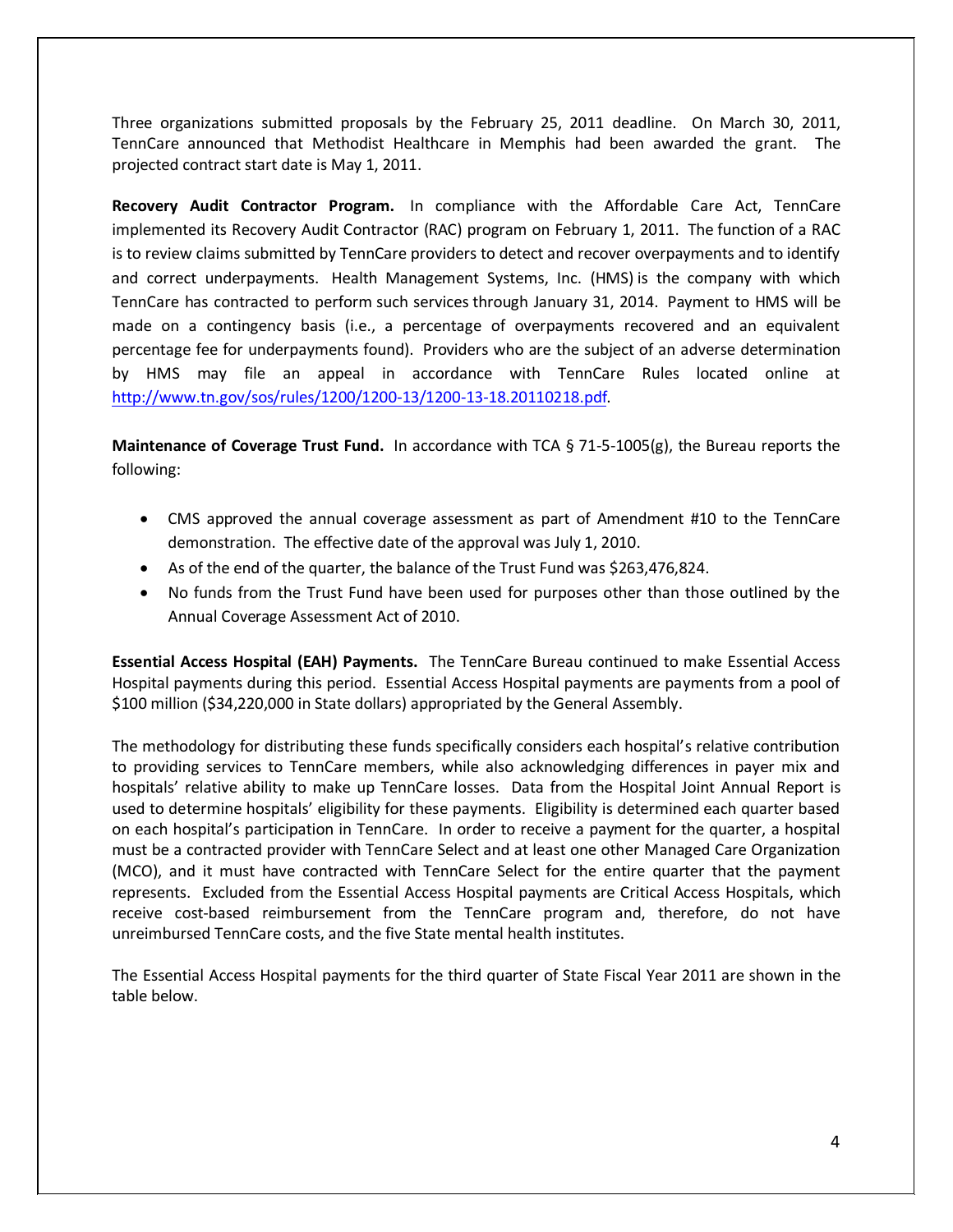## **Essential Access Hospital Payments for the Quarter EAH Third Quarter FY 2011**<br>Shelby County<br>\$4 009 617 Regional Medical Center at Memphis Shelby County \$4,009,617

| Vanderbilt University Hospital<br>\$3,067,589<br>Davidson County<br><b>Erlanger Medical Center</b><br>\$1,780,356<br><b>Hamilton County</b><br>Johnson City Medical Center (with<br>Washington<br>Woodridge)<br>County<br>\$1,384,124<br>University of Tennessee Memorial<br>Hospital<br>\$1,296,650<br><b>Knox County</b><br>Metro Nashville General Hospital<br>Davidson County<br>\$961,664<br>Methodist Healthcare - LeBonheur<br>Shelby County<br>\$820,482<br>Jackson - Madison County General<br>Hospital<br><b>Madison County</b><br>\$683,819<br>Parkridge Medical Center (with<br>Parkridge Valley)<br><b>Hamilton County</b><br>\$518,939<br>Parkwest Medical Center (with<br>Peninsula)<br><b>Knox County</b><br>\$451,752<br>East Tennessee Children's Hospital<br><b>Knox County</b><br>\$429,518<br>\$401,416<br>Methodist Healthcare - South<br><b>Shelby County</b><br>Methodist University Healthcare<br><b>Shelby County</b><br>\$384,454<br>Saint Jude Children's Research Hospital<br>\$350,321<br><b>Shelby County</b><br><b>Shelby County</b><br>Saint Francis Hospital<br>\$325,971<br>Pathways of Tennessee<br><b>Madison County</b><br>\$276,395<br><b>Centennial Medical Center</b><br>\$272,322<br>Davidson County<br>Skyline Medical Center (with Madison<br>Campus)<br>\$268,215<br>Davidson County<br>Saint Mary's Medical Center<br>\$265,332<br><b>Knox County</b><br><b>Wellmont Holston Valley Medical</b><br>\$260,937<br>Center<br><b>Sullivan County</b><br>Fort Sanders Regional Medical Center<br>\$236,951<br>Knox County<br>Maury Regional Hospital<br>\$234,727<br><b>Maury County</b><br>Delta Medical Center<br>\$207,841<br>Shelby County<br>\$205,311<br>Methodist Healthcare - North<br><b>Shelby County</b><br><b>Wilson County</b><br>\$187,484<br><b>University Medical Center</b><br>\$186,988<br><b>Baptist Hospital</b><br>Davidson County<br><b>Skyridge Medical Center</b><br><b>Bradley County</b><br>\$184,617<br>Middle Tennessee Medical Center<br><b>Rutherford County</b><br>\$182,399<br>Parkridge East Hospital<br><b>Hamilton County</b><br>\$181,789<br>Wellmont Bristol Regional Medical<br>Center<br><b>Sullivan County</b><br>\$178,344<br>Montgomery<br><b>Gateway Medical Center</b><br>County<br>\$172,948<br>Ridgeview Psychiatric Hospital and<br>Center<br><b>Anderson County</b><br>\$167,170<br>Cookeville Regional Medical Center<br>\$165,387<br><b>Putnam County</b> | Regional Medical Center at Memphis | Shelby County | 54,009,617 |
|------------------------------------------------------------------------------------------------------------------------------------------------------------------------------------------------------------------------------------------------------------------------------------------------------------------------------------------------------------------------------------------------------------------------------------------------------------------------------------------------------------------------------------------------------------------------------------------------------------------------------------------------------------------------------------------------------------------------------------------------------------------------------------------------------------------------------------------------------------------------------------------------------------------------------------------------------------------------------------------------------------------------------------------------------------------------------------------------------------------------------------------------------------------------------------------------------------------------------------------------------------------------------------------------------------------------------------------------------------------------------------------------------------------------------------------------------------------------------------------------------------------------------------------------------------------------------------------------------------------------------------------------------------------------------------------------------------------------------------------------------------------------------------------------------------------------------------------------------------------------------------------------------------------------------------------------------------------------------------------------------------------------------------------------------------------------------------------------------------------------------------------------------------------------------------------------------------------------------------------------------------------------------------------------------------------------------------------------------------------------------------------------------------------------------------------------------|------------------------------------|---------------|------------|
|                                                                                                                                                                                                                                                                                                                                                                                                                                                                                                                                                                                                                                                                                                                                                                                                                                                                                                                                                                                                                                                                                                                                                                                                                                                                                                                                                                                                                                                                                                                                                                                                                                                                                                                                                                                                                                                                                                                                                                                                                                                                                                                                                                                                                                                                                                                                                                                                                                                      |                                    |               |            |
|                                                                                                                                                                                                                                                                                                                                                                                                                                                                                                                                                                                                                                                                                                                                                                                                                                                                                                                                                                                                                                                                                                                                                                                                                                                                                                                                                                                                                                                                                                                                                                                                                                                                                                                                                                                                                                                                                                                                                                                                                                                                                                                                                                                                                                                                                                                                                                                                                                                      |                                    |               |            |
|                                                                                                                                                                                                                                                                                                                                                                                                                                                                                                                                                                                                                                                                                                                                                                                                                                                                                                                                                                                                                                                                                                                                                                                                                                                                                                                                                                                                                                                                                                                                                                                                                                                                                                                                                                                                                                                                                                                                                                                                                                                                                                                                                                                                                                                                                                                                                                                                                                                      |                                    |               |            |
|                                                                                                                                                                                                                                                                                                                                                                                                                                                                                                                                                                                                                                                                                                                                                                                                                                                                                                                                                                                                                                                                                                                                                                                                                                                                                                                                                                                                                                                                                                                                                                                                                                                                                                                                                                                                                                                                                                                                                                                                                                                                                                                                                                                                                                                                                                                                                                                                                                                      |                                    |               |            |
|                                                                                                                                                                                                                                                                                                                                                                                                                                                                                                                                                                                                                                                                                                                                                                                                                                                                                                                                                                                                                                                                                                                                                                                                                                                                                                                                                                                                                                                                                                                                                                                                                                                                                                                                                                                                                                                                                                                                                                                                                                                                                                                                                                                                                                                                                                                                                                                                                                                      |                                    |               |            |
|                                                                                                                                                                                                                                                                                                                                                                                                                                                                                                                                                                                                                                                                                                                                                                                                                                                                                                                                                                                                                                                                                                                                                                                                                                                                                                                                                                                                                                                                                                                                                                                                                                                                                                                                                                                                                                                                                                                                                                                                                                                                                                                                                                                                                                                                                                                                                                                                                                                      |                                    |               |            |
|                                                                                                                                                                                                                                                                                                                                                                                                                                                                                                                                                                                                                                                                                                                                                                                                                                                                                                                                                                                                                                                                                                                                                                                                                                                                                                                                                                                                                                                                                                                                                                                                                                                                                                                                                                                                                                                                                                                                                                                                                                                                                                                                                                                                                                                                                                                                                                                                                                                      |                                    |               |            |
|                                                                                                                                                                                                                                                                                                                                                                                                                                                                                                                                                                                                                                                                                                                                                                                                                                                                                                                                                                                                                                                                                                                                                                                                                                                                                                                                                                                                                                                                                                                                                                                                                                                                                                                                                                                                                                                                                                                                                                                                                                                                                                                                                                                                                                                                                                                                                                                                                                                      |                                    |               |            |
|                                                                                                                                                                                                                                                                                                                                                                                                                                                                                                                                                                                                                                                                                                                                                                                                                                                                                                                                                                                                                                                                                                                                                                                                                                                                                                                                                                                                                                                                                                                                                                                                                                                                                                                                                                                                                                                                                                                                                                                                                                                                                                                                                                                                                                                                                                                                                                                                                                                      |                                    |               |            |
|                                                                                                                                                                                                                                                                                                                                                                                                                                                                                                                                                                                                                                                                                                                                                                                                                                                                                                                                                                                                                                                                                                                                                                                                                                                                                                                                                                                                                                                                                                                                                                                                                                                                                                                                                                                                                                                                                                                                                                                                                                                                                                                                                                                                                                                                                                                                                                                                                                                      |                                    |               |            |
|                                                                                                                                                                                                                                                                                                                                                                                                                                                                                                                                                                                                                                                                                                                                                                                                                                                                                                                                                                                                                                                                                                                                                                                                                                                                                                                                                                                                                                                                                                                                                                                                                                                                                                                                                                                                                                                                                                                                                                                                                                                                                                                                                                                                                                                                                                                                                                                                                                                      |                                    |               |            |
|                                                                                                                                                                                                                                                                                                                                                                                                                                                                                                                                                                                                                                                                                                                                                                                                                                                                                                                                                                                                                                                                                                                                                                                                                                                                                                                                                                                                                                                                                                                                                                                                                                                                                                                                                                                                                                                                                                                                                                                                                                                                                                                                                                                                                                                                                                                                                                                                                                                      |                                    |               |            |
|                                                                                                                                                                                                                                                                                                                                                                                                                                                                                                                                                                                                                                                                                                                                                                                                                                                                                                                                                                                                                                                                                                                                                                                                                                                                                                                                                                                                                                                                                                                                                                                                                                                                                                                                                                                                                                                                                                                                                                                                                                                                                                                                                                                                                                                                                                                                                                                                                                                      |                                    |               |            |
|                                                                                                                                                                                                                                                                                                                                                                                                                                                                                                                                                                                                                                                                                                                                                                                                                                                                                                                                                                                                                                                                                                                                                                                                                                                                                                                                                                                                                                                                                                                                                                                                                                                                                                                                                                                                                                                                                                                                                                                                                                                                                                                                                                                                                                                                                                                                                                                                                                                      |                                    |               |            |
|                                                                                                                                                                                                                                                                                                                                                                                                                                                                                                                                                                                                                                                                                                                                                                                                                                                                                                                                                                                                                                                                                                                                                                                                                                                                                                                                                                                                                                                                                                                                                                                                                                                                                                                                                                                                                                                                                                                                                                                                                                                                                                                                                                                                                                                                                                                                                                                                                                                      |                                    |               |            |
|                                                                                                                                                                                                                                                                                                                                                                                                                                                                                                                                                                                                                                                                                                                                                                                                                                                                                                                                                                                                                                                                                                                                                                                                                                                                                                                                                                                                                                                                                                                                                                                                                                                                                                                                                                                                                                                                                                                                                                                                                                                                                                                                                                                                                                                                                                                                                                                                                                                      |                                    |               |            |
|                                                                                                                                                                                                                                                                                                                                                                                                                                                                                                                                                                                                                                                                                                                                                                                                                                                                                                                                                                                                                                                                                                                                                                                                                                                                                                                                                                                                                                                                                                                                                                                                                                                                                                                                                                                                                                                                                                                                                                                                                                                                                                                                                                                                                                                                                                                                                                                                                                                      |                                    |               |            |
|                                                                                                                                                                                                                                                                                                                                                                                                                                                                                                                                                                                                                                                                                                                                                                                                                                                                                                                                                                                                                                                                                                                                                                                                                                                                                                                                                                                                                                                                                                                                                                                                                                                                                                                                                                                                                                                                                                                                                                                                                                                                                                                                                                                                                                                                                                                                                                                                                                                      |                                    |               |            |
|                                                                                                                                                                                                                                                                                                                                                                                                                                                                                                                                                                                                                                                                                                                                                                                                                                                                                                                                                                                                                                                                                                                                                                                                                                                                                                                                                                                                                                                                                                                                                                                                                                                                                                                                                                                                                                                                                                                                                                                                                                                                                                                                                                                                                                                                                                                                                                                                                                                      |                                    |               |            |
|                                                                                                                                                                                                                                                                                                                                                                                                                                                                                                                                                                                                                                                                                                                                                                                                                                                                                                                                                                                                                                                                                                                                                                                                                                                                                                                                                                                                                                                                                                                                                                                                                                                                                                                                                                                                                                                                                                                                                                                                                                                                                                                                                                                                                                                                                                                                                                                                                                                      |                                    |               |            |
|                                                                                                                                                                                                                                                                                                                                                                                                                                                                                                                                                                                                                                                                                                                                                                                                                                                                                                                                                                                                                                                                                                                                                                                                                                                                                                                                                                                                                                                                                                                                                                                                                                                                                                                                                                                                                                                                                                                                                                                                                                                                                                                                                                                                                                                                                                                                                                                                                                                      |                                    |               |            |
|                                                                                                                                                                                                                                                                                                                                                                                                                                                                                                                                                                                                                                                                                                                                                                                                                                                                                                                                                                                                                                                                                                                                                                                                                                                                                                                                                                                                                                                                                                                                                                                                                                                                                                                                                                                                                                                                                                                                                                                                                                                                                                                                                                                                                                                                                                                                                                                                                                                      |                                    |               |            |
|                                                                                                                                                                                                                                                                                                                                                                                                                                                                                                                                                                                                                                                                                                                                                                                                                                                                                                                                                                                                                                                                                                                                                                                                                                                                                                                                                                                                                                                                                                                                                                                                                                                                                                                                                                                                                                                                                                                                                                                                                                                                                                                                                                                                                                                                                                                                                                                                                                                      |                                    |               |            |
|                                                                                                                                                                                                                                                                                                                                                                                                                                                                                                                                                                                                                                                                                                                                                                                                                                                                                                                                                                                                                                                                                                                                                                                                                                                                                                                                                                                                                                                                                                                                                                                                                                                                                                                                                                                                                                                                                                                                                                                                                                                                                                                                                                                                                                                                                                                                                                                                                                                      |                                    |               |            |
|                                                                                                                                                                                                                                                                                                                                                                                                                                                                                                                                                                                                                                                                                                                                                                                                                                                                                                                                                                                                                                                                                                                                                                                                                                                                                                                                                                                                                                                                                                                                                                                                                                                                                                                                                                                                                                                                                                                                                                                                                                                                                                                                                                                                                                                                                                                                                                                                                                                      |                                    |               |            |
|                                                                                                                                                                                                                                                                                                                                                                                                                                                                                                                                                                                                                                                                                                                                                                                                                                                                                                                                                                                                                                                                                                                                                                                                                                                                                                                                                                                                                                                                                                                                                                                                                                                                                                                                                                                                                                                                                                                                                                                                                                                                                                                                                                                                                                                                                                                                                                                                                                                      |                                    |               |            |
|                                                                                                                                                                                                                                                                                                                                                                                                                                                                                                                                                                                                                                                                                                                                                                                                                                                                                                                                                                                                                                                                                                                                                                                                                                                                                                                                                                                                                                                                                                                                                                                                                                                                                                                                                                                                                                                                                                                                                                                                                                                                                                                                                                                                                                                                                                                                                                                                                                                      |                                    |               |            |
|                                                                                                                                                                                                                                                                                                                                                                                                                                                                                                                                                                                                                                                                                                                                                                                                                                                                                                                                                                                                                                                                                                                                                                                                                                                                                                                                                                                                                                                                                                                                                                                                                                                                                                                                                                                                                                                                                                                                                                                                                                                                                                                                                                                                                                                                                                                                                                                                                                                      |                                    |               |            |
|                                                                                                                                                                                                                                                                                                                                                                                                                                                                                                                                                                                                                                                                                                                                                                                                                                                                                                                                                                                                                                                                                                                                                                                                                                                                                                                                                                                                                                                                                                                                                                                                                                                                                                                                                                                                                                                                                                                                                                                                                                                                                                                                                                                                                                                                                                                                                                                                                                                      |                                    |               |            |
|                                                                                                                                                                                                                                                                                                                                                                                                                                                                                                                                                                                                                                                                                                                                                                                                                                                                                                                                                                                                                                                                                                                                                                                                                                                                                                                                                                                                                                                                                                                                                                                                                                                                                                                                                                                                                                                                                                                                                                                                                                                                                                                                                                                                                                                                                                                                                                                                                                                      |                                    |               |            |
|                                                                                                                                                                                                                                                                                                                                                                                                                                                                                                                                                                                                                                                                                                                                                                                                                                                                                                                                                                                                                                                                                                                                                                                                                                                                                                                                                                                                                                                                                                                                                                                                                                                                                                                                                                                                                                                                                                                                                                                                                                                                                                                                                                                                                                                                                                                                                                                                                                                      |                                    |               |            |
|                                                                                                                                                                                                                                                                                                                                                                                                                                                                                                                                                                                                                                                                                                                                                                                                                                                                                                                                                                                                                                                                                                                                                                                                                                                                                                                                                                                                                                                                                                                                                                                                                                                                                                                                                                                                                                                                                                                                                                                                                                                                                                                                                                                                                                                                                                                                                                                                                                                      |                                    |               |            |
|                                                                                                                                                                                                                                                                                                                                                                                                                                                                                                                                                                                                                                                                                                                                                                                                                                                                                                                                                                                                                                                                                                                                                                                                                                                                                                                                                                                                                                                                                                                                                                                                                                                                                                                                                                                                                                                                                                                                                                                                                                                                                                                                                                                                                                                                                                                                                                                                                                                      |                                    |               |            |
|                                                                                                                                                                                                                                                                                                                                                                                                                                                                                                                                                                                                                                                                                                                                                                                                                                                                                                                                                                                                                                                                                                                                                                                                                                                                                                                                                                                                                                                                                                                                                                                                                                                                                                                                                                                                                                                                                                                                                                                                                                                                                                                                                                                                                                                                                                                                                                                                                                                      |                                    |               |            |
|                                                                                                                                                                                                                                                                                                                                                                                                                                                                                                                                                                                                                                                                                                                                                                                                                                                                                                                                                                                                                                                                                                                                                                                                                                                                                                                                                                                                                                                                                                                                                                                                                                                                                                                                                                                                                                                                                                                                                                                                                                                                                                                                                                                                                                                                                                                                                                                                                                                      |                                    |               |            |
|                                                                                                                                                                                                                                                                                                                                                                                                                                                                                                                                                                                                                                                                                                                                                                                                                                                                                                                                                                                                                                                                                                                                                                                                                                                                                                                                                                                                                                                                                                                                                                                                                                                                                                                                                                                                                                                                                                                                                                                                                                                                                                                                                                                                                                                                                                                                                                                                                                                      |                                    |               |            |
|                                                                                                                                                                                                                                                                                                                                                                                                                                                                                                                                                                                                                                                                                                                                                                                                                                                                                                                                                                                                                                                                                                                                                                                                                                                                                                                                                                                                                                                                                                                                                                                                                                                                                                                                                                                                                                                                                                                                                                                                                                                                                                                                                                                                                                                                                                                                                                                                                                                      |                                    |               |            |
|                                                                                                                                                                                                                                                                                                                                                                                                                                                                                                                                                                                                                                                                                                                                                                                                                                                                                                                                                                                                                                                                                                                                                                                                                                                                                                                                                                                                                                                                                                                                                                                                                                                                                                                                                                                                                                                                                                                                                                                                                                                                                                                                                                                                                                                                                                                                                                                                                                                      |                                    |               |            |
|                                                                                                                                                                                                                                                                                                                                                                                                                                                                                                                                                                                                                                                                                                                                                                                                                                                                                                                                                                                                                                                                                                                                                                                                                                                                                                                                                                                                                                                                                                                                                                                                                                                                                                                                                                                                                                                                                                                                                                                                                                                                                                                                                                                                                                                                                                                                                                                                                                                      |                                    |               |            |
|                                                                                                                                                                                                                                                                                                                                                                                                                                                                                                                                                                                                                                                                                                                                                                                                                                                                                                                                                                                                                                                                                                                                                                                                                                                                                                                                                                                                                                                                                                                                                                                                                                                                                                                                                                                                                                                                                                                                                                                                                                                                                                                                                                                                                                                                                                                                                                                                                                                      |                                    |               |            |
|                                                                                                                                                                                                                                                                                                                                                                                                                                                                                                                                                                                                                                                                                                                                                                                                                                                                                                                                                                                                                                                                                                                                                                                                                                                                                                                                                                                                                                                                                                                                                                                                                                                                                                                                                                                                                                                                                                                                                                                                                                                                                                                                                                                                                                                                                                                                                                                                                                                      |                                    |               |            |
|                                                                                                                                                                                                                                                                                                                                                                                                                                                                                                                                                                                                                                                                                                                                                                                                                                                                                                                                                                                                                                                                                                                                                                                                                                                                                                                                                                                                                                                                                                                                                                                                                                                                                                                                                                                                                                                                                                                                                                                                                                                                                                                                                                                                                                                                                                                                                                                                                                                      |                                    |               |            |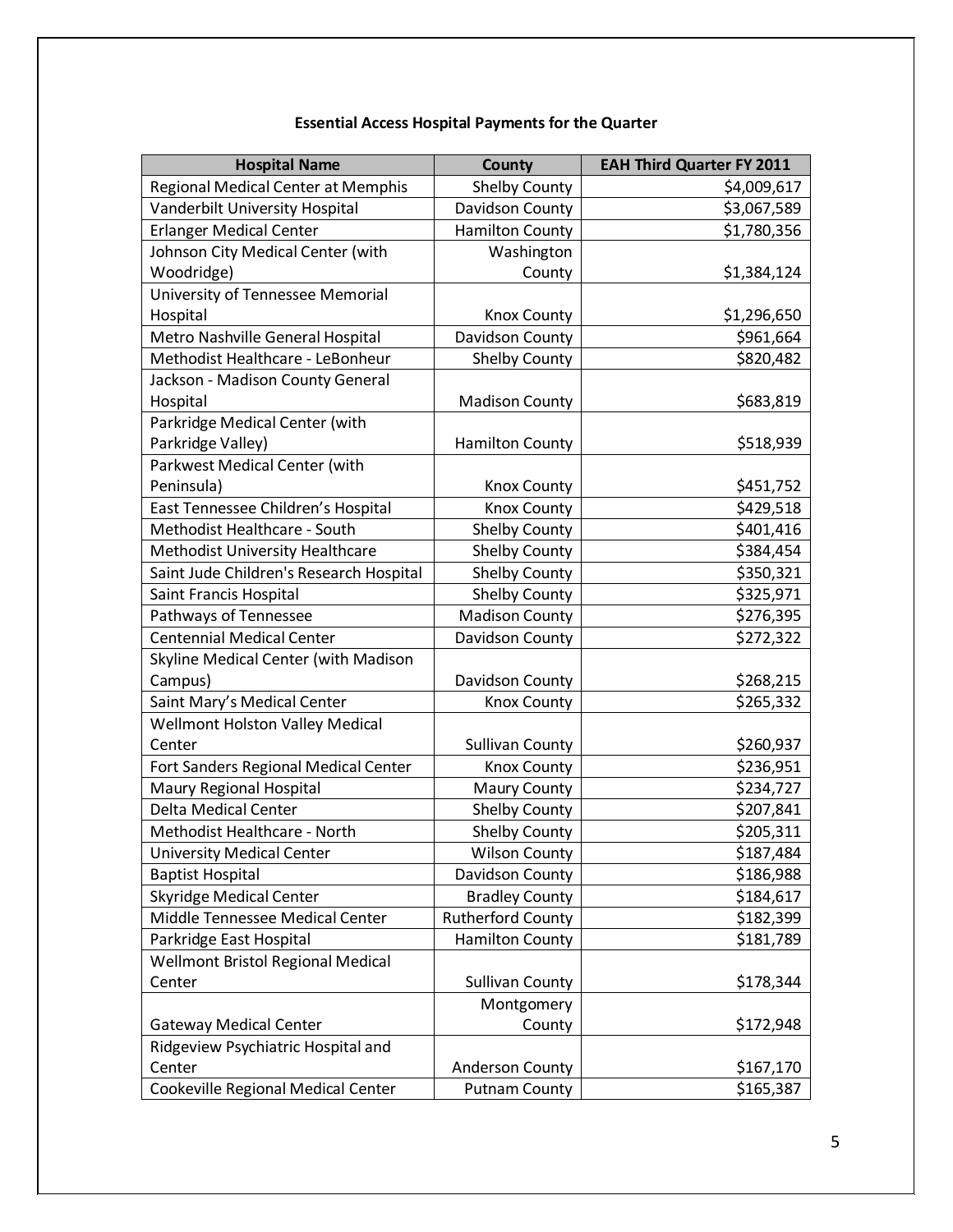| <b>Hospital Name</b>                          | <b>County</b>            | <b>EAH Third Quarter FY 2011</b> |
|-----------------------------------------------|--------------------------|----------------------------------|
| NorthCrest Medical Center                     | Robertson County         | \$142,941                        |
| <b>Baptist Memorial Hospital for Women</b>    | <b>Shelby County</b>     | \$141,735                        |
| Morristown - Hamblen Healthcare               |                          |                                  |
| System                                        | Hamblen County           | \$138,953                        |
| Fort Sanders Sevier Medical Center            | Sevier County            | \$135,878                        |
| <b>Summit Medical Center</b>                  | Davidson County          | \$130,181                        |
| <b>Dyersburg Regional Medical Center</b>      | <b>Dyer County</b>       | \$122,834                        |
| Sumner Regional Medical Center                | <b>Sumner County</b>     | \$118,904                        |
| Southern Hills Medical Center                 | Davidson County          | \$110,898                        |
| Jellico Community Hospital                    | Campbell County          | \$107,721                        |
| Methodist Medical Center of Oak Ridge         | Anderson County          | \$106,284                        |
| Sweetwater Hospital Association               | Monroe County            | \$106,089                        |
| <b>Blount Memorial Hospital</b>               | <b>Blount County</b>     | \$99,879                         |
| <b>Horizon Medical Center</b>                 | Dickson County           | \$99,199                         |
| Saint Mary's Medical Center of                |                          |                                  |
| Campbell County                               | Campbell County          | \$97,663                         |
| <b>StoneCrest Medical Center</b>              | <b>Rutherford County</b> | \$97,457                         |
| <b>Baptist Hospital of Cocke County</b>       | <b>Cocke County</b>      | \$96,445                         |
| Baptist Memorial Hospital - Tipton            | <b>Tipton County</b>     | \$88,580                         |
| <b>Bolivar General Hospital</b>               | Hardeman County          | \$88,347                         |
| <b>Hardin Medical Center</b>                  | <b>Hardin County</b>     | \$87,442                         |
| <b>Wellmont Hawkins County Memorial</b>       |                          |                                  |
| Hospital                                      | <b>Hawkins County</b>    | \$83,487                         |
| Jamestown Regional Medical Center             | <b>Fentress County</b>   | \$81,329                         |
| Humboldt General Hospital                     | <b>Gibson County</b>     | \$80,658                         |
| <b>Sycamore Shoals Hospital</b>               | <b>Carter County</b>     | \$77,231                         |
| <b>Henry County Medical Center</b>            | <b>Henry County</b>      | \$76,486                         |
| Regional Hospital of Jackson                  | <b>Madison County</b>    | \$75,813                         |
|                                               | Cumberland               |                                  |
| <b>Cumberland Medical Center</b>              | County                   | \$75,301                         |
| Harton Regional Medical Center                | <b>Coffee County</b>     | \$73,442                         |
|                                               | Washington               |                                  |
| North Side Hospital                           | County                   | \$72,190                         |
| <b>Roane Medical Center</b>                   | Roane County             | \$68,150                         |
| <b>Grandview Medical Center</b>               | <b>Marion County</b>     | \$67,956                         |
| Lakeway Regional Hospital                     | Hamblen County           | \$66,798                         |
| <b>United Regional Medical Center</b>         | Coffee County            | \$66,111                         |
| Southern Tennessee Medical Center             | <b>Franklin County</b>   | \$65,439                         |
| <b>Heritage Medical Center</b>                | <b>Bedford County</b>    | \$64,187                         |
| <b>Erlanger North Hospital</b>                | <b>Hamilton County</b>   | \$61,362                         |
| <b>Baptist Memorial Hospital - Union City</b> | <b>Obion County</b>      | \$58,749                         |
| Saint Mary's Jefferson Memorial               |                          |                                  |
| Hospital, Inc.                                | Jefferson County         | \$58,054                         |
| <b>Athens Regional Medical Center</b>         | <b>McMinn County</b>     | \$57,074                         |
| Takoma Regional Hospital                      | <b>Greene County</b>     | \$56,793                         |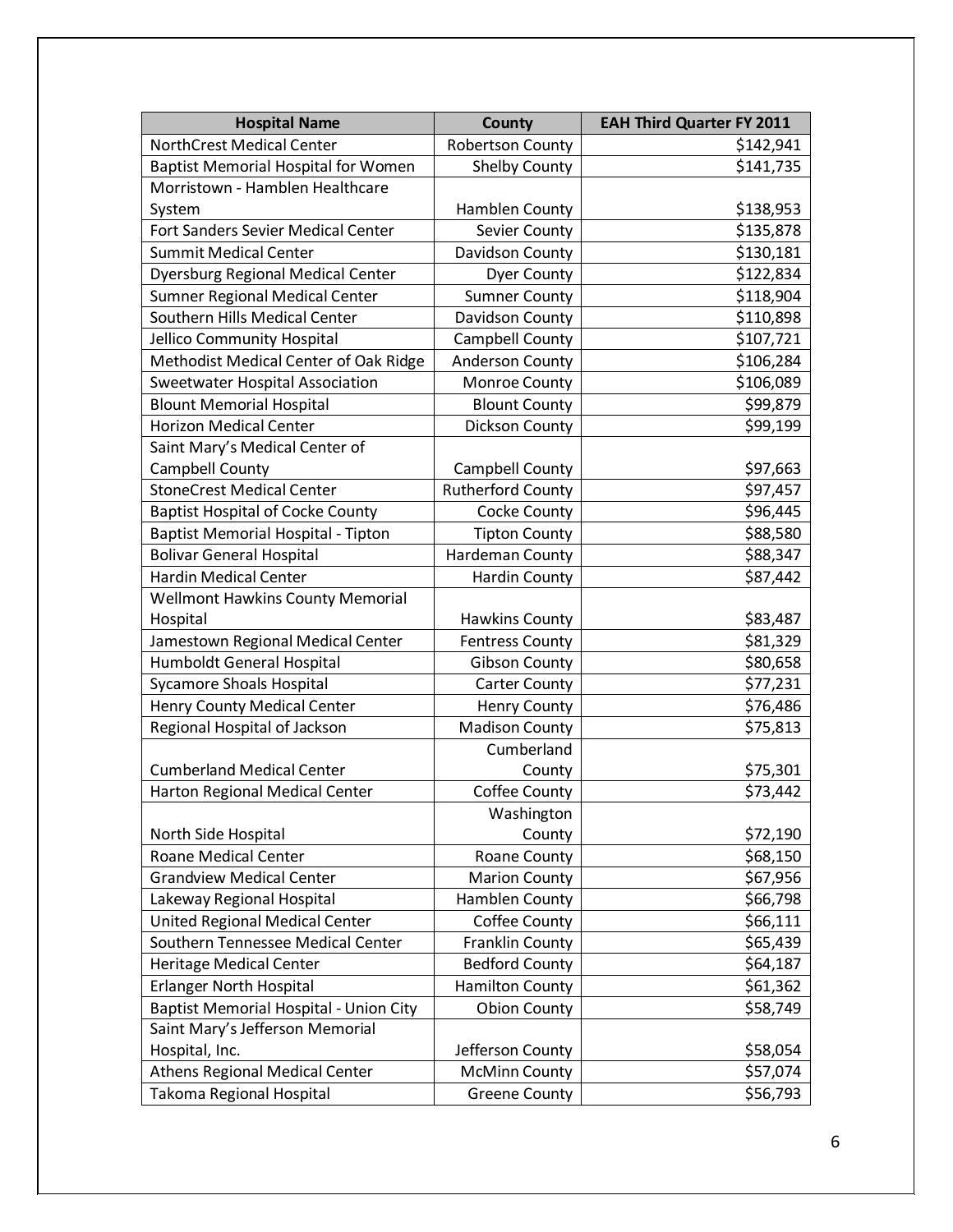| <b>Hospital Name</b>                | <b>County</b>           | <b>EAH Third Quarter FY 2011</b> |
|-------------------------------------|-------------------------|----------------------------------|
| <b>River Park Hospital</b>          | <b>Warren County</b>    | \$56,771                         |
| <b>Community Behavioral Health</b>  | <b>Shelby County</b>    | \$56,435                         |
| <b>Lincoln Medical Center</b>       | <b>Lincoln County</b>   | \$55,462                         |
| Skyridge Medical Center - West      | <b>Bradley County</b>   | \$54,220                         |
| <b>McNairy Regional Hospital</b>    | <b>McNairy County</b>   | \$52,094                         |
| Haywood Park Community Hospital     | Haywood County          | \$47,062                         |
| Crockett Hospital                   | Lawrence County         | \$46,400                         |
| Livingston Regional Hospital        | <b>Overton County</b>   | \$45,367                         |
| <b>Claiborne County Hospital</b>    | <b>Claiborne County</b> | \$40,805                         |
| <b>Volunteer Community Hospital</b> | <b>Weakley County</b>   | \$40,227                         |
| Hillside Hospital                   | <b>Giles County</b>     | \$34,781                         |
| Riverview Regional Medical Center - |                         |                                  |
| North                               | <b>Smith County</b>     | \$34,019                         |
| <b>Gibson General Hospital</b>      | <b>Gibson County</b>    | \$32,104                         |
| Wayne Medical Center                | <b>Wayne County</b>     | \$30,442                         |
| Methodist Healthcare - Fayette      | <b>Fayette County</b>   | \$30,043                         |
| McKenzie Regional Hospital          | <b>Carroll County</b>   | \$24,007                         |
| White County Community Hospital     | <b>White County</b>     | \$22,454                         |
| <b>Baptist Memorial Hospital -</b>  |                         |                                  |
| Huntingdon                          | <b>Carroll County</b>   | \$21,689                         |
| <b>Henderson County Community</b>   |                         |                                  |
| Hospital                            | <b>Henderson County</b> | \$20,289                         |
| <b>Portland Medical Center</b>      | <b>Sumner County</b>    | \$19,112                         |
| <b>Emerald Hodgson Hospital</b>     | Franklin County         | \$15,254                         |
|                                     | Washington              |                                  |
| Johnson City Specialty Hospital     | County                  | \$15,094                         |
| <b>TOTAL</b>                        |                         | \$25,000,000                     |

#### **Reverification Status**

The eligibility of TennCare enrollees continues to be redetermined in accordance with TennCare's rules and policies.

### **Status of Filling Top Leadership Positions in the Bureau**

The following top leadership position was filled during the last quarter:

**Leonard (Tony) Mathews** was appointed January 16, 2011, to serve as the Assistant Deputy of Long-Term Care Operations. In this role, Mr. Mathews will work alongside the current Deputy of Long-Term Care Operations, who is retiring, to manage daily internal operations of the TennCare Division of Long-Term Care. In addition, he will oversee Nursing Facility Services, a segment of the Bureau's annual Long-Term Care budget totaling nearly \$1 billion. This responsibility includes monitoring the contracted functions of the Department of Health's Health Care Facilities Division, an office responsible for Nursing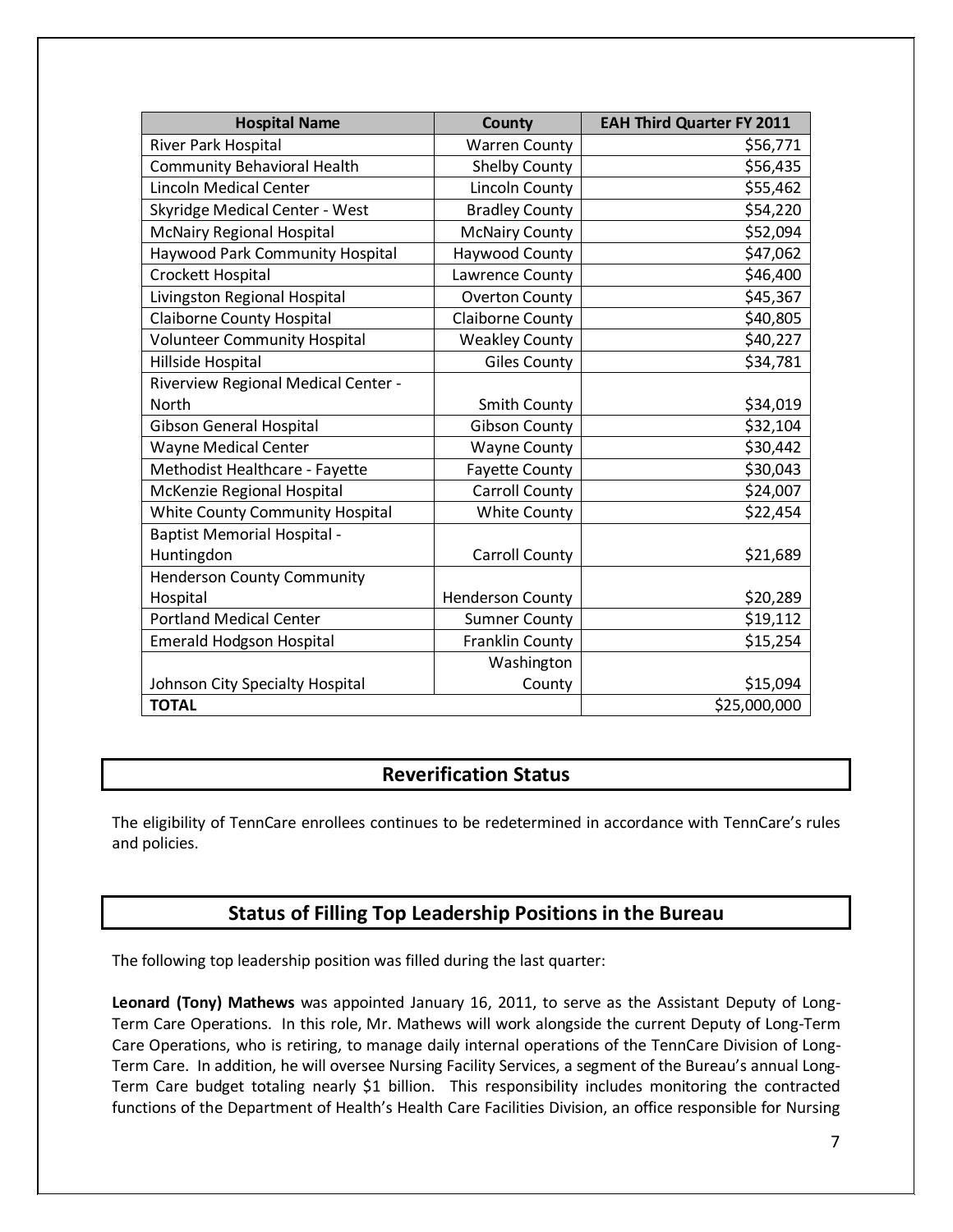Facilities' compliance with federal conditions of participation established by CMS. Mr. Mathews has served the State of Tennessee since 2001, first in the Department of Finance and Administration, and most recently as the Budget Director of the Department of Environment and Conservation. His tenure includes financial, programmatic, and operations management in the field of health care, distinguished particularly by the assistance he offered TennCare and the Cover Tennessee initiative while Budget Coordinator for Finance and Administration's Budget Division.

### **Number of Recipients on TennCare and Costs to the State**

At the end of the period January 1, 2011, through March 31, 2011, there were 1,163,521 Medicaid eligibles and 33,151 Demonstration eligibles enrolled in TennCare, for a total of 1,196,672 persons.

Estimates of TennCare spending for the third quarter are summarized in the table below.

|                               | 3rd Quarter*  |
|-------------------------------|---------------|
| Spending on MCO services**    | \$987,830,000 |
| Spending on dental services   | \$46,752,000  |
| Spending on pharmacy services | \$200,805,000 |
| Medicare "clawback"***        | \$32,200,000  |

*\*These figures are cash basis as of March 30 and are unaudited.*

*\*\*This figure includes Integrated Managed Care MCO expenditures.*

*\*\*\*The Medicare Part D clawback is money states pay to the federal government to help offset costs the federal government incurs by covering the prescription benefit for enrollees who have both Medicare and Medicaid.*

## **Viability of MCCs in the TennCare Program**

**Claims payment analysis.** TennCare's prompt pay requirements may be summarized as shown below.

| <b>Entity</b>   | <b>Standard</b>                                                      | <b>Authority</b>        |
|-----------------|----------------------------------------------------------------------|-------------------------|
| <b>MCOs</b>     | 90% of clean claims for payment for services delivered to            | $T.C.A. § 56-32-126(b)$ |
|                 | TennCare enrollees are paid within 30 calendar days of the           |                         |
|                 | receipt of such claims.                                              |                         |
| <b>MCOs</b>     | 99.5% of all provider claims are processed, and, if                  | $T.C.A. § 56-32-126(b)$ |
|                 | appropriate, paid within 60 calendar days of receipt.                |                         |
| <b>MCOs</b>     | 90% of clean electronically submitted Nursing Facility and           | TennCare contract       |
| <b>(CHOICES</b> | applicable Home and Community Based Services claims <sup>5</sup> are |                         |
| services)       | processed and paid with 14 calendar days of receipt.                 |                         |
|                 |                                                                      |                         |

<sup>&</sup>lt;sup>5</sup> Excludes Personal Emergency Response Systems (PERS), assistive technology, minor home modifications, and pest control claims. Claims for delivery of these services are handled like general MCO claims.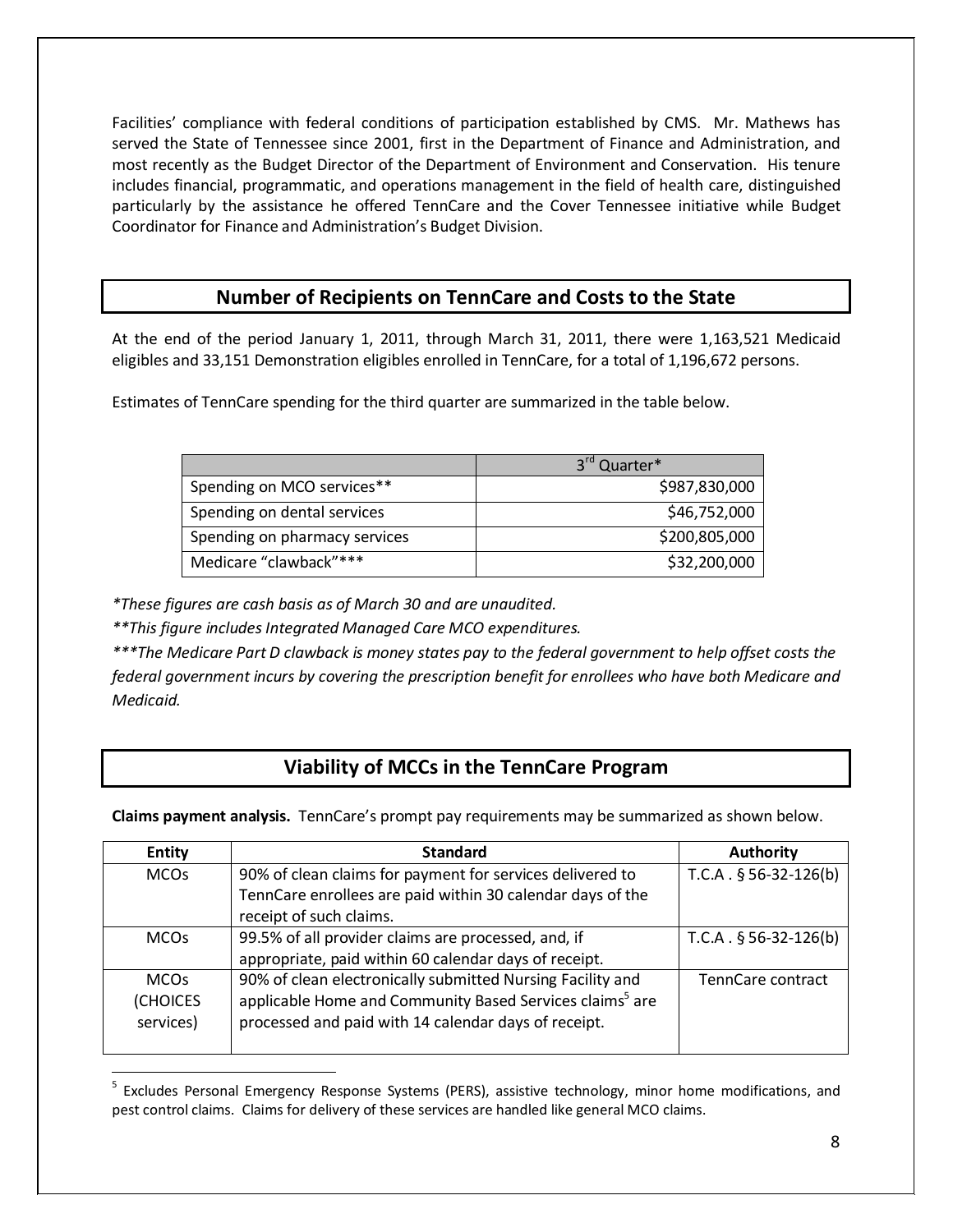| <b>Entity</b> | <b>Standard</b>                                                      | <b>Authority</b>                 |
|---------------|----------------------------------------------------------------------|----------------------------------|
|               | 99.5% of clean electronically submitted Nursing Facility and         |                                  |
|               | applicable Home and Community Based Services claims <sup>6</sup> are |                                  |
|               | processed and paid within 21 calendar days of receipt.               |                                  |
| <b>DBM</b>    | 90% of clean claims for payment for services delivered to            | TennCare contract                |
|               | TennCare enrollees are processed, and, if appropriate, paid          | and in accordance                |
|               | within 30 calendar days of the receipt of such claims.               | with T.C.A . § 56-32-            |
|               |                                                                      | 126(b)                           |
| <b>DBM</b>    | 99.5% of all provider claims are processed, and, if                  | TennCare contract                |
|               | appropriate, paid within 60 calendar days of receipt.                | and in accordance                |
|               |                                                                      | with T.C.A. $\frac{5}{9}$ 56-32- |
|               |                                                                      | 126(b)                           |
| <b>PBM</b>    | 100% of all clean claims submitted by pharmacy providers are         | TennCare contract                |
|               | paid within 10 calendar days of receipt.                             |                                  |

The MCOs, the DBM, $^7$  and the PBM are required to submit monthly claims data files of all TennCare claims processed to the Tennessee Department of Commerce and Insurance (TDCI) for verification of statutory and contractual prompt pay compliance. The plans are required to separate their claims data by TennCare Contract (i.e., East, Middle, or West Grand Region) and by subcontractor (i.e., claims processed by a vision benefits manager). Furthermore, the MCOs are required to identify separately non-emergency transportation (NEMT) claims in the data files. Finally, the MCOs are required to submit separate claims data files representing a subset of electronically submitted NF and applicable HCBS claims for the CHOICES enrollees. TDCI then performs an analysis and reports the results of the prompt pay analyses by NEMT and CHOICES claim types, by subcontractor, by TennCare contract and by total claims processed for the month.

If an MCO does not comply with the prompt pay requirements based on the total claims processed in a month, TDCI has the statutory authority to levy an administrative penalty of \$10,000 for each month of non-compliance after the first instance of non-compliance was reported to the plan. The TennCare Bureau can also assess liquidated damages pursuant to the terms of the TennCare Contract. If the DBM and PBM do not meet their contractual prompt pay requirements, only the TennCare Bureau can assess applicable liquidated damages against these entities.

**Net worth requirement.** By statute, the minimum net worth requirement for each TennCare MCO is calculated based on premium revenue for the most recent calendar year.

TDCI's calculations for the net worth requirement reflect payments made for the calendar year ended December 31, 2010. The TennCare Contract further requires the TennCare MCOs to establish an enhanced net worth based on projected additional annual premiums for the CHOICES program. During this quarter, the MCOs submitted their NAIC 2010 Annual Financial Statement. As of December 31, 2010, TennCare MCOs reported net worth as indicated in the table below.

 $<sup>6</sup>$  Ibid.</sup>

 $<sup>7</sup>$  Since Delta Dental did not begin operations until October 1, 2010, the previous DBM's compliance with prompt</sup> pay requirements continues to be analyzed during its claims run-out period.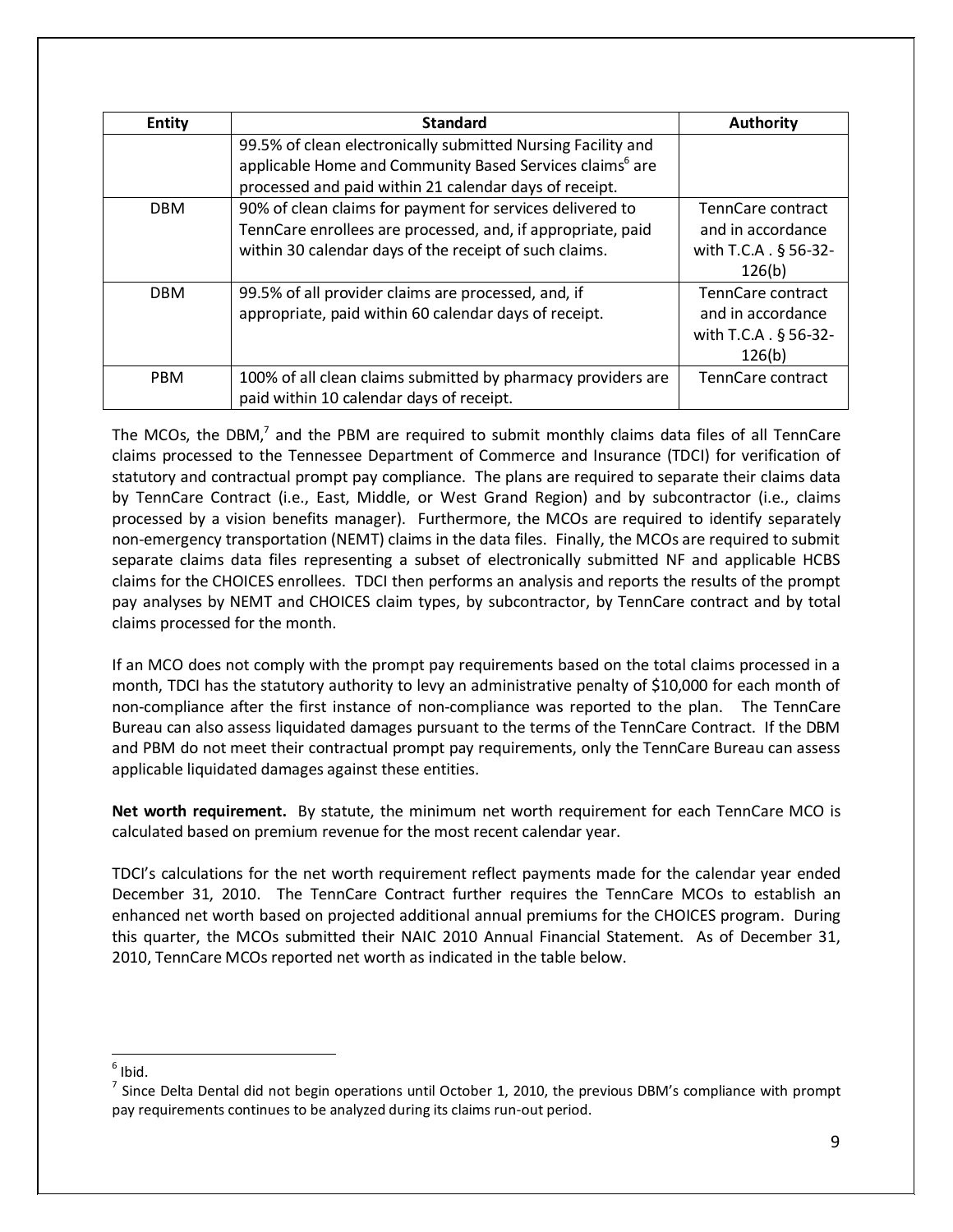|                                                                                   | <b>Net Worth</b><br><b>Requirement</b> | Reported<br><b>Net Worth</b> | Excess/<br>(Deficiency) |
|-----------------------------------------------------------------------------------|----------------------------------------|------------------------------|-------------------------|
| AmeriGroup Tennessee                                                              | $$17,616,712^8$                        | \$150,602,541                | \$132,985,829           |
| UnitedHealthcare Plan of the River<br>Valley (UnitedHealthcare Community<br>Plan) | $$53,559,633^9$                        | \$350,599,955                | \$297,040,322           |
| Volunteer State Health Plan (BlueCare<br>& TennCare Select)                       | \$34,651,682                           | \$104,921,560                | \$70,269,878            |

All TennCare MCOs met their minimum net worth requirements as of December 31, 2010.

#### **Success of Fraud Detection and Prevention**

The mission of the OIG is: *To identify, investigate, and prosecute persons who commit fraud or abuse against the TennCare program.* The OIG staff receives case information from a variety of sources including: local law enforcement, the TennCare Bureau, Health Related Boards (HRB), the Department of Human Services (DHS), other state agencies, health care providers, Managed Care Contractors (MCCs), and the general public via the OIG web site, fax, written correspondence, and phone calls to the OIG hotline. The statistics for the third quarter of the 2010 - 2011 fiscal year are as follows:

*NOTE: Included are the grand totals to date -- since the OIG was created (July 2004).*

#### **Summary of Enrollee Cases**

|                       | Quarter | <b>Grand Total</b> |
|-----------------------|---------|--------------------|
| Cases Received        | 1,539   | 132,430            |
| Abuse Cases Received* | 1.019   | 61,426             |

*\* Abuse cases may be referred to the appropriate Managed Care Organization (MCO), the TennCare Bureau, or DHS for further review.*

#### **Court Fines & Costs Imposed**

|                                | <b>Grand Total</b> |
|--------------------------------|--------------------|
| <b>Fines</b>                   | \$439,412.00       |
| <b>Court Costs &amp; Taxes</b> | \$168,601.38       |
| Restitution (ordered)          | \$1,710,408.97     |
| Drug Funds/Forfeitures         | \$409,543.90       |

 $8$  As a result of the implementation of CHOICES, TennCare MCOs must now maintain the higher of two net worth requirements: the one established by TCA § 56-32-112 and the one identified in the TennCare Contractor Risk Agreement. This development accounts for the increase in AmeriGroup's requirement from \$16,133,399 in the previous quarter.

<sup>&</sup>lt;sup>9</sup> UnitedHealthcare's net worth requirement increased from \$51,414,330 in the previous quarter for the same reason AmeriGroup's did. (See footnote 8.)